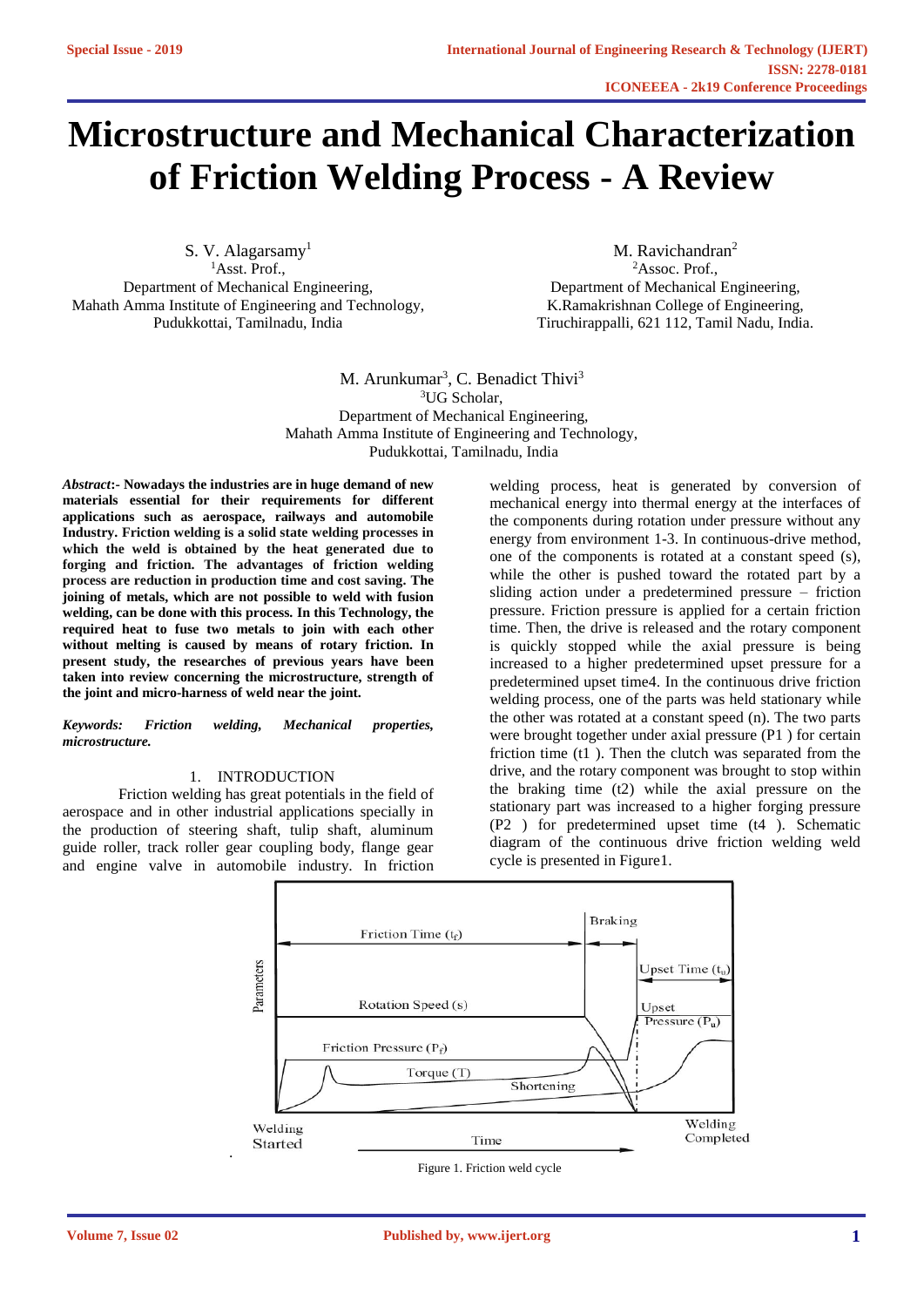## 2. LITREATURE REVIEW

**Muralimohan et al.** studied the microstructure and mechanical properties of dissimilar weld joints of aluminum alloy 6082 and copper alloys using continuous drive friction welding process. They observed that the tensile strength and impact strength of the weld joints gradually increased with increase in forging pressure over the 80MPa. At the conditions, tensile strength and impact strength was exhibited at 198MPa and 28J. It was higher than the base metal. The high level of forging pressure and longer friction time is directly proportional to the strength of the weld joints. The microstructure of the Al/Cu weld interface is shown in SEM micrograph. From the image, it is clearly indicates the deformation occurred on Al side due to the dislocation of atoms through weld interface.

**Shanjeev et al**. analyzed the dissimilar material of AISI 4140 steel and AISI 1050 steel and mechanical properties of all the samples made by friction welding, the sample S18 and S21 are obtained as lowest (157 MPa) and highest (238 MPa) of tensile strength values respectively. Low upset pressure results insufficient time for the material to heat up and bond strength is reduced. The bond strengths were comparable to that of parent material in copper. The highest tensile strength obtained in friction welded joint was 2.52% higher than parent material of copper whose tensile strength was 232 MPa. Topographic and phase images were obtained simultaneously using a resonance frequency of approximately 300 kHz for the probe oscillation and afree-oscillation amplitude of 62 nm  $\pm$  2 nm. The microstructure of inter phase layer in dissimilar material is seen in atomic force microscopy.

**Efe et al.** conducted on a twin head direct drive rotary friction welding machine which has an upset force capacity of 15 ton. The welding parameters used are as follows: friction pressure rate of 15 MPa per second, forging pressure rate of 37 MPa per second, and rotational speed of 900 rpm. The macrostructure properties in the welding interface of the welded samples were observed and the microstructure of the friction welding joints was investigated by using an optical microscope.

**Martin Charles et al.** Friction welding is used extensively in joining of similar and dissimilar materials for the many engineering applications. The base material EN 24(AISI 4340) steel is used in this investigation as circular form with dimension of 16 mm diameter and 100 mm length. the S/N ratio for the axial shortening, heating time plays major role in axial shortening. The optimum values are 25 Bar of heating pressure, 35 Bar of upset pressure, 5 sec of heating time and 3 sec of upset time. During friction welding, the softness of material begins to extrude with upsetting time due to excessive heat generation. The optimum parameters of friction welding are 19 Bar for heating pressure and 29 Bar for upset pressure and 7 sec for heating time and 3 sec for upset time. Increase in heating pressure results an increase in hardness values. This may be attributed to the predominant plastic deformation.

**Mumim Sahin et al.** investigated the hardness variations and microstructure at the interfaces of steel welded joints .micro hardness test was used and the hardness measurements and micro examination were done in accordance with ASTM E384-01 and ASTM E407-01 standards respectively. The hardness of the samples increased at the welding interface. Joining of high tensile strength steel (728 MPa) to lower tensile strength steel (622 MPa).

Amit Handa et al. studied the mechanical properties of friction welded AISI 304 with AISI 1021 steels, produced by mechanical joining, have been investigated. Samples were welded under different axial pressures ranging from 75 to 135MPa, at constant speed of 1250rpm. The existing lathe machine model "Kirloskar [MK 1675]", speed range 30–1600 rpm, was used for this experimentation work. the variation of stress vs. strain behavior at different axial pressures, it depicts that with the increase in stress the strain increases. During tensile testing, brittle fracture appeared at 75 and 90MPa axial pressures and the joint failed on the weld interface without showing any necking; whereas, at an axial pressure of 105MPa, the joint also failed from the weld interface but little necking appeared at the interfaces; whereas, cup and cone fractures observed at pressures of 120 and 135MPa.

**Rajesh Jesudoss Hynes et al.** analyzed the welding process of AA6061-T6 alloy and another specimen having f 20 mm  $\times$  70 mm made of AZ31B alloy were used. To attain a good bonding mechanism and to improve the strength of dissimilar weld, the process parameters play a vital role in friction welding process. . It was found that, by increasing the value of friction time, the value of the tensile strength increases and the result of tensile strength is found to be 120 MPa at a friction time of 10 s. h results in the occurrence of maximum displacement at the interface of the welded joint on the AZ31B alloy side. It was also observed that, the weakest point existed at the interface of the welded joints. The maximum strength of 120 MPa was achieved at a rotational speed, friction pressure and friction time of 1200 rpm, 10 bar and 10 s respectively. the Micro structural examination of the parent metal, the etchant used was 2% Nital and a magnification of 100 μm is used. The micro structural examination revealed that there were three distinct zones namely AA6061-T6 alloy parent metal, a plastically deformed interface and the AZ31B alloy parent metal.

**Amit Handa et al.** analyzed the welding process of Austenitic stainless steel AISI 304 and low alloy steel AISI 1021 specimens having diameter of 20 mm and 100 mm length were joined together by friction welding. The chemical composition of austenitic stainless steel and low alloy steel is presented. . The required rotational speeds of 800, 1000, 1250, 1430 and 1600 rpm were set by the levers attached on this machine. Within a fraction of seconds. The welds were prepared at different axial pressures in the steps of 15 MPa starting from 75 MPa to 135 MPa to form different welds for the study. , the specimens were prepared at 1250 rpm, tensile tested and it was observed that the specimens welded at 75 MPa, 90 MPa and 105 MPa were failed at the weld interface but they show necking behavior